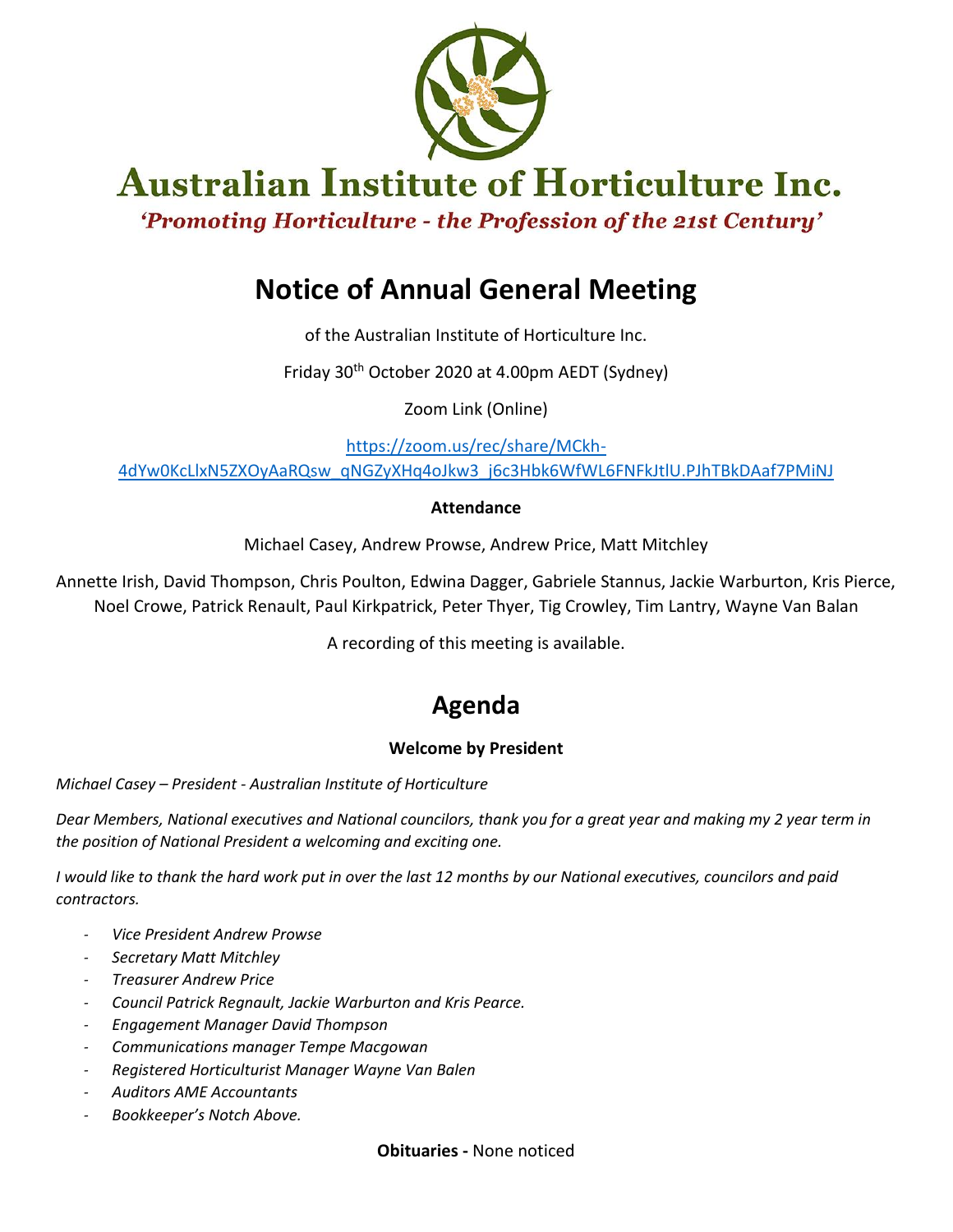### **Acceptance of Minutes of the AIH AGM held at the Rydges World Square– November 2019**

Seconded by Andrew Prowse and Andrew Price

#### **Reports and presentation of financials**

#### **Presidents Report**

#### *Michel Casey -President's Report for 2020*

*This year has been tough, and no one will deny that we haven't all be touched by the impacts of bush fires, floods and Covid. Our year has not only affected the way we carry out daily duties but that of our businesses and personal lives have in some cases changed forever. Our institute for reasons I have listed in this report has been the back bone to our members, offering support for their businesses through professional development and business development webinars and training sessions as well as committing to assist financially with memberships for businesses that had suffered financial losses. We all hope that the strength of our members will see their business both survive these troubled periods but also prosper into the future.*

*This last 12 months the institute has developed and delivered several webinars that have assisted members with making the most out of their businesses and surviving these difficult times. We have delivered online training workshops that have allowed members to continue learning and obtaining CPD points in an easier format than the traditional site workshop delivery.* 

*Our communications during the year and especially during the lock down period increased to ensure members were kept up to date with industry information and online events.*

*Our committee discussed ways in which we could further assist our members and working alongside Wayne Van Balen (Registered Horticulturist Manager) we looked into new ways of delivering training and keeping these recordings to start a member's library for future viewing. Wayne has now been reviewing CPD logbooks and preforming accreditation checks. We have now started discussions around creating a platform for the CPD logbook to go online for ease in collecting and logging your industry activities. This we hope to roll out in 2021.*

*Our Membership and Website Manager, David Thompson, has continued to deliver the high-quality services to our members. His work in communicating, answering members and prospective members questions, and also providing informative newsletters for our members and the industry has been appreciated by all. This year David has also stepped into the role of Communications manager where he has combined all his roles into what's now branded Engagement Manager. David has also refreshed the AIH newsletter and released this as a quarterly online publication which comprises industry news and articles from members and industry colleagues. He has also continued his weekly and monthly email communications that inform all members of upcoming events and information relevant to us all.*

*Our website is constantly upgrading with new features and with our growing recorded library of workshops, online presentations, and webinars we will soon provide members with a resource file that can utilized at later dates.*

*David has also created the following: Linkedin account, You Tube channel and has upgraded our Facebook and Instagram sites with a huge increase in followers and communications on these platforms.*

*Lastly David has now restructured our membership categories ensuring that choosing a membership is easier than ever. The newly created Friend membership is based at people and professionals who work in, like and follow horticulture to be involved as a member of a national industry organization. This affordable membership category has seen an increase in people taking up this offer*

*Our financial health within the institute is great with strong income from membership, sponsorship, events, and corporate involvement. Our Treasures report can be viewed and the work of our Treasure Andrew Price in managing our income and savings has seen our profits grow and the opportunities of our committee to reinvest this money back into the institute and our members.*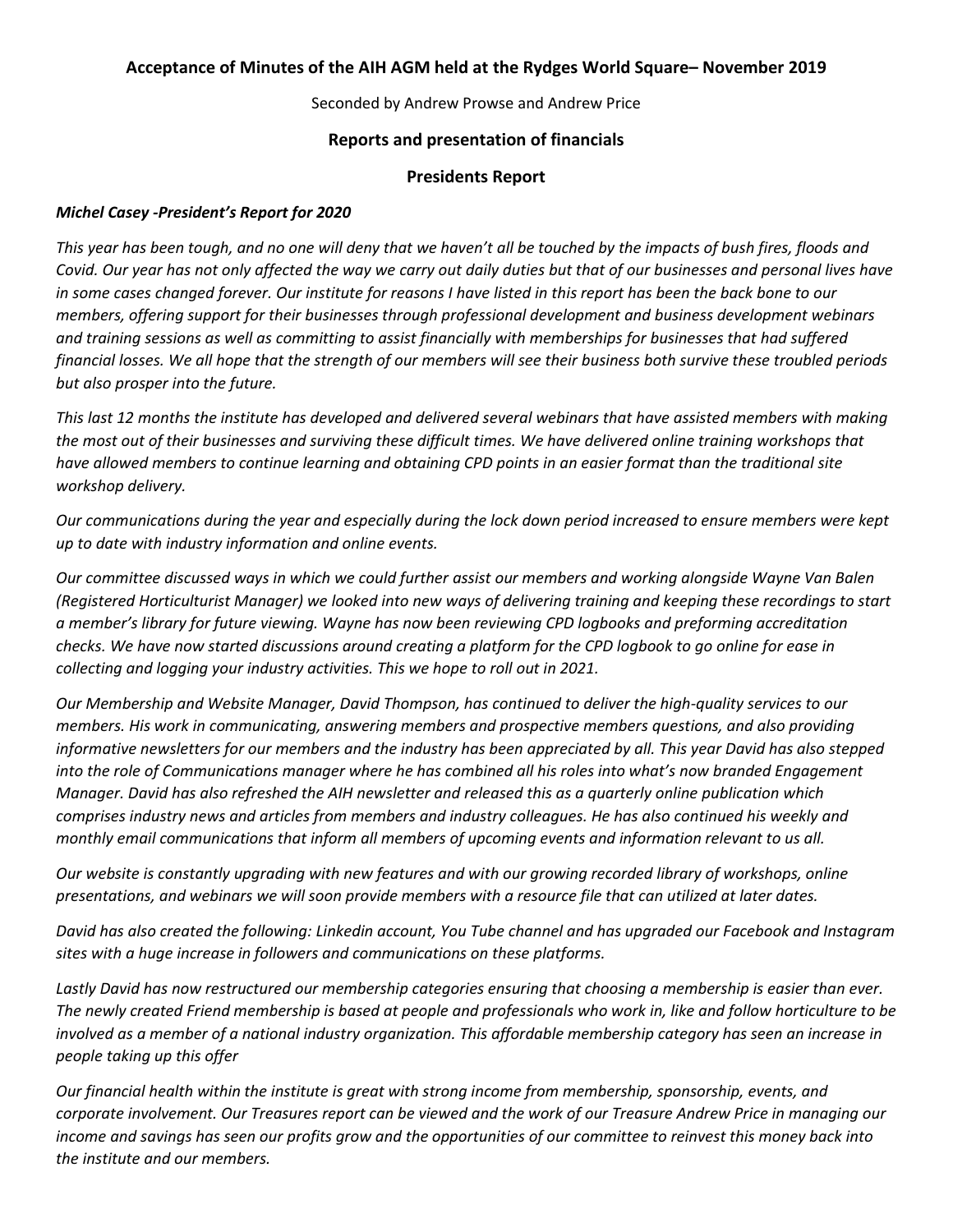*The members benefits is something the committee were very serious about addressing and over the last 12 months have seen our Registered Horticulturists receiving the monthly publication of Hort Journal. This magazine was offered at the start of the year through an opt in request that ensured we had the magazine delivered to people who were wanting to receive a copy. Our members are also given the opportunity to publish articles in our quarterly magazine, have their projects, events or products showcased through our social media channels and also offering them the opportunity to run, host or sponsor events such as our popular Walk and Talks or webinars. Our council will continue to deliver on members incentives over the next 12 months and beyond.*

*Sponsorships have been a great way for the Institute to earn additional income and through our RH manager Wayne Van Balen has assisted this process for members and corporate and small to mid-sized businesses. The institute now offers corporate membership, general industry sponsorship, event sponsorship and award sponsorship. This has proven to be very successful.*

*Every year AIH prides itself on the wonderful events held around the country. This year we were saddened by the fact that all the hard work performed and about to commence was to be placed on hold. This year it was a shame to have to cancel our Singapore Garden tour and we will ensure that this goes ahead again when travel especially oversees is reinstated. This event sold out in the first week and we look forward to continuing with this tour soon.*

*Our webinars will continue as this has made meetings much easier for members to join and in some cases watch at a time that suits and we will welcome back walk and talks and workshops when we can all safely get together again.*

#### **Treasurers Report**

#### *Andrew Price- Treasurer's Report for AGM 2020 – incorporating David Thompsons membership report*

*Firstly I would like to thank Sue Megaw and Jac Gallagher from Notch Above accounting for their work in keeping the Institute financials pumping on a regular basis, also David Thompson for managing our beloved membership database and the excellent work producing Hortinsights and facilitating the many workshops and webinars that our excellent regional convenors have made happen. This makes me so proud to be involved with our AIH as our industry has so much to share and we do it so well. Ok time to start counting our beans - as of 29/10/20 we have a total of \$152,125.58 in our three Westpac bank accounts.*

*Covid 19 like many institutions has forced us to completely rethink the way we operate. Obviously an expense that is the most contentious in justifying to membership is Executive travel and accommodation which has been drastically reduced as a result, but our Zoom meetings are frequent and on point of what is relevant as seen by the Executive and committee members. Our combined membership number as of 28/1//20 is 315. With a high number of members paying their subscription before the due date. This brings me much delight. Inserted are some notes from David Thompson from the Membership.* 

#### *Report*

- *we have the highest number of paying members in 5 years*
- *RH program growing in profile*

*● we have three distinct memberships aligned to level of interest and career (Friends, Horticulturist MAIH and Registered Horticulturist MAIH RH). Fewer but clearer career-aligned options have greatly eased the sales process and better tailored a prospect to available membership levels.*

*● inbound (organic) interest is strong which is a result of the clearer value proposition and activity levels. We are also getting good levels of internal upgrades typically from MAIH to MAIH RH. Regards David.*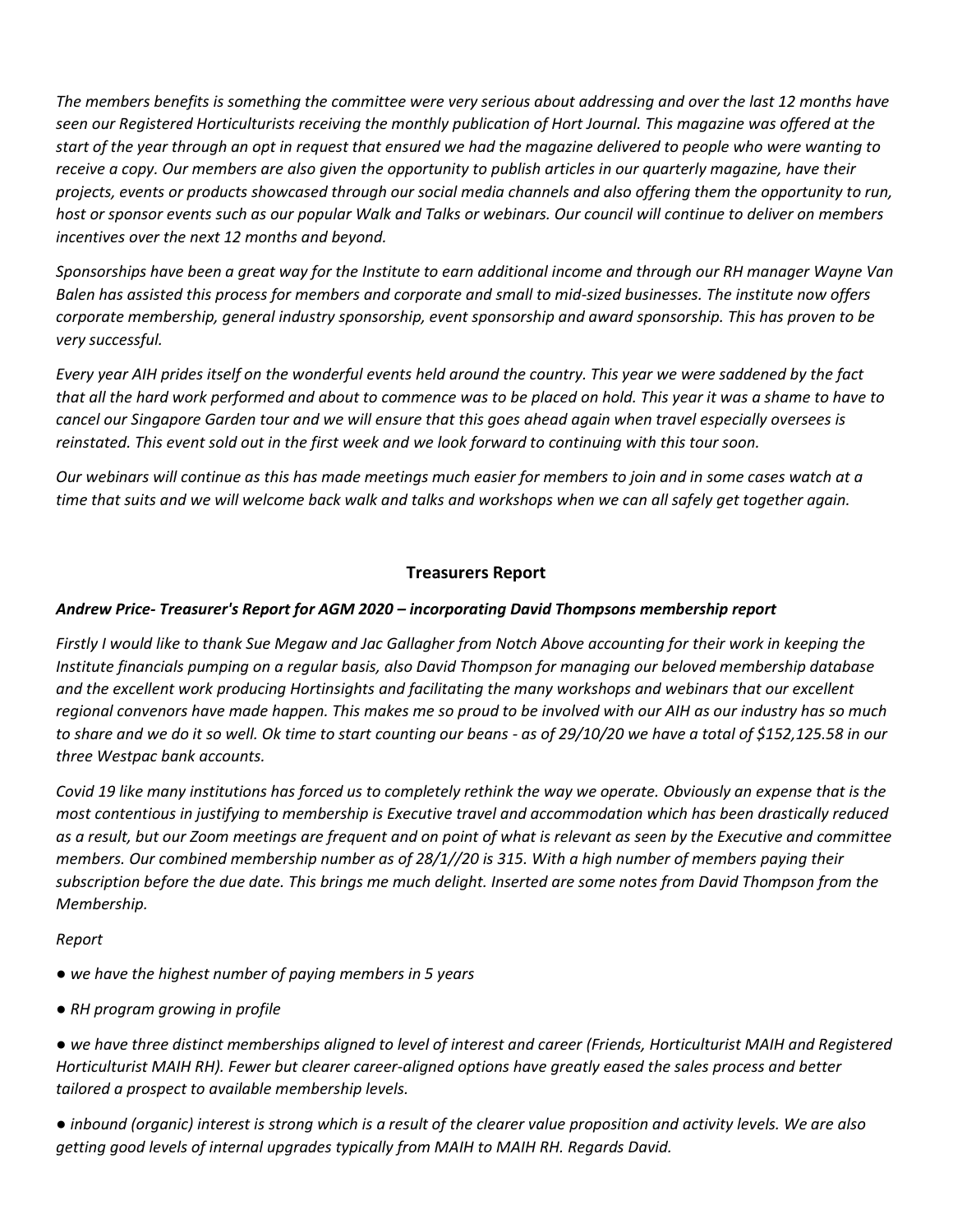*Our P/L for this financial year to date is - Total income \$28,531 Total expenditure \$23,210*

*This means dear reader that we are presently in the Black to the sum of \$5,321 which would not be possible without the selfless dedication of our National Council and Regional Convenors that keeps us on the cutting edge of our profession. The necessary evil of money is the grease that makes good things happen, so thank you to all who have paid their dues on time and to our great sponsors that support what is the longest lasting and beloved industry organisation that is AIH. Our Audited financial report is due very shortly but unfortunately not available for this AGM. Because of this I have attached a P/L and Balance sheet for that cover 30 Jun 2020 and 2019 for reference. The P/L is quite impressive compared to the previous year if you see that operational expense due to system upgrades and a biennial conference bumped to over 80 percent to the previous year but the overall loss reduced by two thirds than the previous year.*

# **Confirmation of Election of Office Bearers**

*For the positions of President, Secretary, 5 x National Councillors*

# **Current 2019 to 2020 Office Bearers**

President - Michael Casey

Vice President - Andrew Prowse

Treasurer - Andrew Price

Secretary - Matt Mitchley

*National Councilors - Patrick Regnault, Jackie Warburton, Kris Piece*

#### **Upcoming 2020 to 2021 Office Bearers**

President - Michael Casey

Vice President - Andrew Prowse

# **Upcoming Council Councilors**

Patrick Regnault

Jackie Warburton

Kris Piece

Alan Burnell

Edwina Dagger